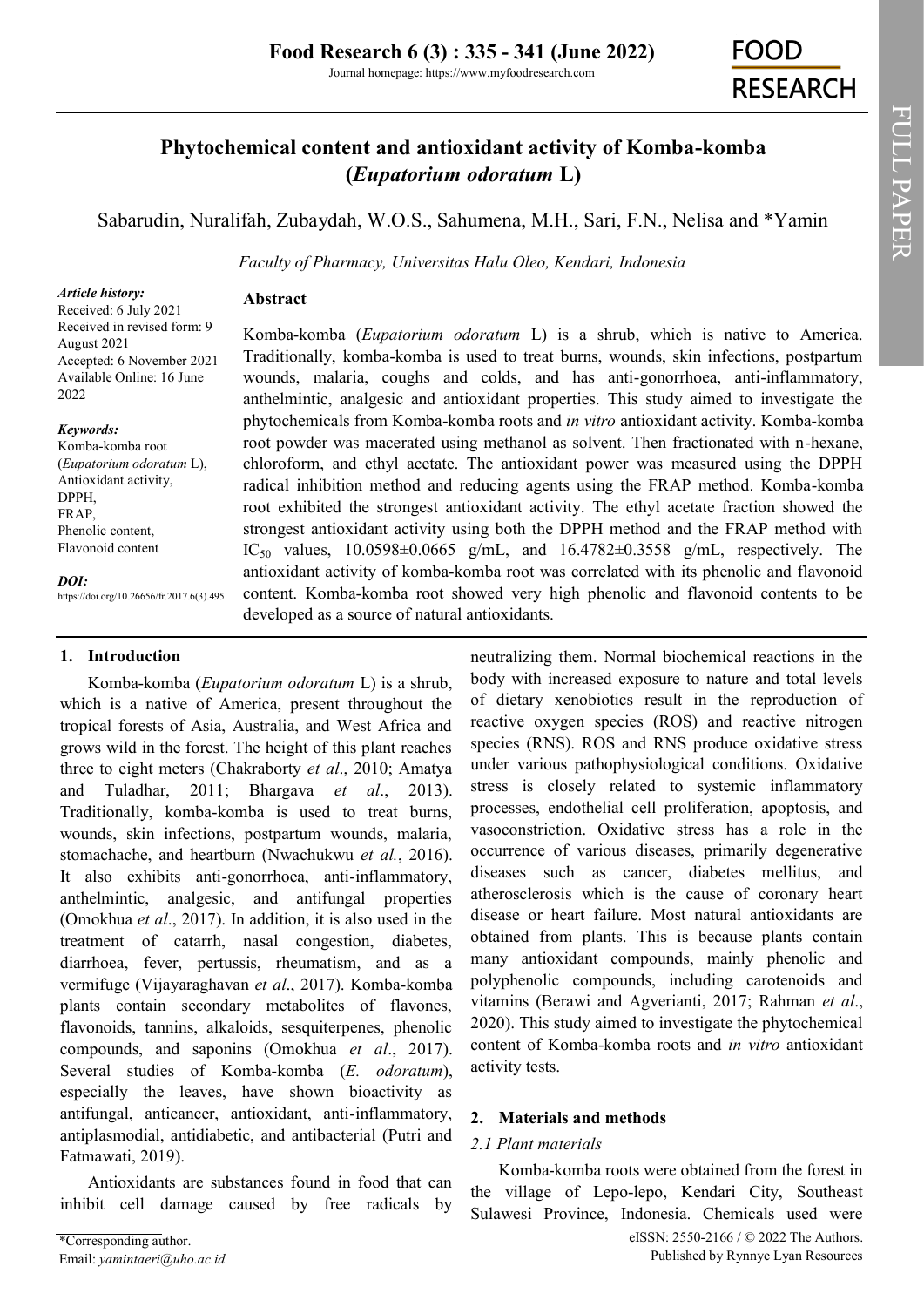FULL PAPER

methanol, n-hexane, chloroform, gallic acid (Sigma-Aldrich®), quercetin (Sigma-Aldrich®), DPPH (Sigma-Aldrich®), FRAP (Sigma-Aldrich®), Folin-Ciocalteau reagent (Sigma-Aldrich®), aluminium chloride,  $K_3Fe$ (CN)6, trichloroacetic acid.

## *2.2 Extraction*

A total of 1 kg of komba-komba root powder was macerated using methanol solution 3 times, each for 24 hrs. Then, the filtrate obtained was concentrated using a rotary evaporator at 50°C to obtain methanol extract. A total of 90 g of methanol extract was partitioned using the liquid-liquid fractionation method based on the polarity of the solvent. Firstly, it was partitioned with nhexane solvent, then chloroform, and finally using ethyl acetate. Then it was concentrated with a rotary evaporator to obtain the n-hexane fraction, chloroform fraction, ethyl acetate fraction, and water fraction. The extraction process is shown in Figure 1.



Figure 1. Schematic of extraction and fractionation of Kombakomba root

#### *2.3 Phytochemical screening*

Phytochemical screening of extracts and fractions of komba-komba root was done according to the method of Ngibad (2014) and Sabarudin *et al.* (2021).

#### *2.4 Determination of Total Phenolic Content*

The total phenolic content of komba-komba roots using the Folin-ciocalteu method was conducted according to Noreen *et al*. (2017). The Folin-Ciocalteu method is an electron transfer-based assay and provides a reduction capacity expressed as phenolic content. The total phenolic content of plant extracts and yields depend on the solvent selected for extraction. External calibration was carried out using different concentrations of gallic acid, namely, 10 µg/mL, 20 µg/mL, 30 µg/mL,

40 µg/mL, 50 µg/mL. Briefly, 1 mL of the sample was placed in a test tube, then 0.4 mL of Folin-Ciocalteau reagent was added, and allowed to stand for 5-8 mins. Then, 4 mL of 7%  $Na<sub>2</sub>CO<sub>3</sub>$  solution was added and shaken until homogeneous. Then it was allowed to stand for 30 mins at room temperature then the absorbance was measured at 750 nm. The total phenolic content was calculated as milligrams gallic acid equivalent (mg GAE)/g sample using a gallic acid calibration curve.

## *2.5 Determination of total flavonoid content*

Measurement of flavonoid content was carried out using the aluminium chloride method. The principle of the aluminium chloride method is the reaction of  $AICI<sub>3</sub>$ to form a stable acid complex with a C-4 keto group and a C-3 or C-5 hydroxyl group of flavones and flavonols. In addition, it also includes labile acid complexes with ortho-dihydroxyl groups on rings A or B of flavonoids. Measurement of flavonoid content in komba-komba roots was conducted according to Bag *et al*. (2015) and Sembiring *et al*. (2018), with few modifications. External calibration using quercetin concentration series,  $20 \mu g$ / mL, 40 µg/mL, 60 µg/mL, 80 µg/mL and 100 µg/mL. Briefly, 1 mL of the sample was added to 3 mL of methanol p.a, then  $0.2$  mL of  $10\%$  AlCl<sub>3</sub> and  $0.2$  mL of 1 M potassium acetate were added. Then complete the mixture to 10 mL with distilled water. It was shaken until homogeneous and incubated at room temperature for 30 mins. Then the absorbance was measured at 417 nm. The total flavonoid content was calculated as milligrams of quercetin equivalent (mg QE)/g sample using a quercetin calibration curve.

# *2.6 Measurement of antioxidant activity using DPPH method*

The radical scavenging activity of komba-komba roots was measured against DPPH radicals following the method by Yamin, Ruslin, Mistriyani, Fitrawan *et al*. (2021) with a few modifications. Briefly, 3 mL of 0.6 mM DPPH solution was mixed with 2 mL of sample solution (concentration series 1  $\mu$ g/mL, 2  $\mu$ g/mL, 3  $\mu$ g/ mL, 4 µg/mL and 5 µg/mL), Then, 3 mL of methanol p.a was added, then incubated for 30 mins, and the absorbance was measured at 517 nm. Ascorbic acid was utilized as a positive control. The formula used to calculate radical scavenging activity was as followed:

$$
\% Inhibition = \frac{A_{blank} - A_{sample}}{A_{blank}} \times 100\%
$$

The  $IC_{50}$  value is obtained by replacing y with 50 in the linear regression equation  $y = bx + a$ , to obtain the value of x. The value of x is the  $IC_{50}$  value of the sample.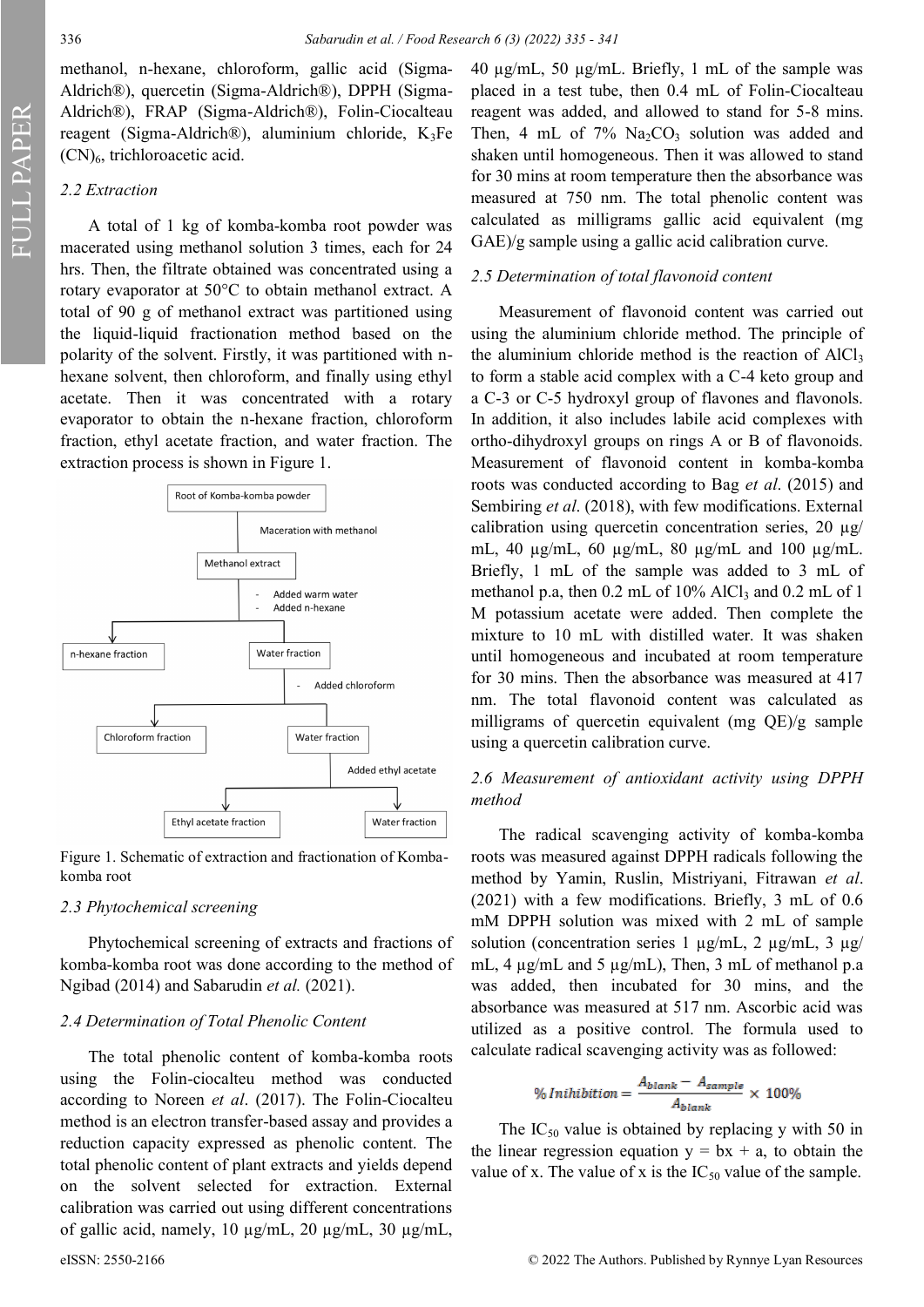# *2.7 Determination of Ferric Reducing Antioxidant Power*

The measurement of antioxidant activity with the Ferric Reducing Antioxidant Power (FRAP) method was carried out according to Kusumawati and Haryoto (2014) with few modifications. Briefly, 1 mL of sample was added to 1 mL of 0.2 M phosphate buffer (pH 6.6), and 1 mL of  $1\%$  K<sub>3</sub>Fe(CN)<sub>6</sub> and incubated. Then, 1 mL of  $10\%$ TCA was added to the potassium ferricyanide complex, precipitated then centrifuged at 3000 rpm for 10 mins to speed up the precipitation process. After centrifugation, 1 mL of the top layer was pipetted into a test tube with 1 mL of distilled water and  $0.5$  mL of  $0.1\%$  FeCl<sub>3</sub>. The solution was allowed to stand for 10 mins and the absorbance was measured at 724 nm.

## *2.8 Data analysis*

All data were analysed using SPSS 22 software. The data displayed presented as mean  $\pm$  SD.

# **3. Results and discussion**

# *3.1 Phytochemical screening*

The phytochemical screening results showed that the extract and fraction of Komba-komba root contained flavonoids, tannins, alkaloids, terpenoids, and saponins as shown in Table 1.

#### *3.2 Antiradical activity test using the DPPH method*

The antioxidants mechanism consists of 5 mechanisms, namely radical scavenging, chelating agents, reducing power, inhibition of lipid peroxides, and synergists. The free radical scavenging mechanism is widely reported in evaluating the antioxidant capacity of plant sources because the activity of the DPPH radical is a stable radical, it can be used to evaluate antioxidant activity, which requires a relatively short time. The 2,2 diphenyl-1-picrylhydrazyl is a radical that is soluble in non-polar solvents (Permatasari and Rohman, 2016). Sharma and Bhat (2009) optimized the use of solvents on DPPH radicals, the results showed that the most sensitive solvents for measuring DPPH radical activity were methanol and methanol buffer, indicated by their ability to provide high absorbance values. Thus, in this study, methanol was used as a solvent.

DPPH has been widely used as a radical to evaluate

reducing agents and reagents with antiradical activity. The occurrence of antiradical activity is characterized by a decrease in colour intensity caused by the event of the DPPH-H pair. The fading of DPPH colour depends on the stoichiometry of the number of electrons attached (Fatiha and Abdelkader, 2019).

The results showed that the extract and fraction of Komba-komba root reduced DPPH radicals, seen by the change in colour of DPPH when given a sample solution changing from purple to yellow indicates the formation of the DPPH-H bond (Raghavendra and Prashith Kekuda, 2018; Yamin, Sabarudin, Zubaydah *et al*., 2021).

The reaction mechanism between DPPH radicals and antioxidants as shown in Figure 2.



Figure 2. DPPH-H formation reaction by antioxidants

The antiradical activity of extracts and fractions of Komba-komba root are shown in Table 2, with ascorbic acid as the positive control. The results showed that the extract and fraction of komba-komba root showed the strongest antiradical activity against DPPH radicals. A sample is declared to have the strongest antiradical activity if the  $IC_{50}$  value is  $IC_{50}$  < 100 µg/mL (Cane *et al*., 2020).

Table 2 shows that the ethyl acetate fraction has the strongest antiradical activity compared to the chloroform fraction, methanol extract, n-hexane fraction, and water fraction. Shown by the IC<sub>50</sub> values  $10.0598\pm0.0665$  µg/ mL, 13.6388±0.00334 µg/mL, 14.7384±0.2552 µg/mL, and 24.3504±0.2261 µg/mL, respectively. As the standard ascorbic acid used. This is in line with previous studies, including the ethyl acetate fraction of the Red Fruit (*Pandanus conoideus* Lam) by Rohman *et al*. (2010), ethyl acetate fraction of *Hagenia abyssinical* root

Table 1. Results of phytochemical screening of extracts and fractions of komba-komba root

| Sample                 | Test      |        |          |                    |  |
|------------------------|-----------|--------|----------|--------------------|--|
|                        | Flavonoid | Tannin | Alkaloid | Terpenoid Saponins |  |
| Methanol extract       |           |        |          |                    |  |
| n-hexane fraction      |           |        |          |                    |  |
| Chloroform fraction    |           |        |          |                    |  |
| Ethyl acetate fraction |           |        |          |                    |  |
| Water fraction         |           |        |          |                    |  |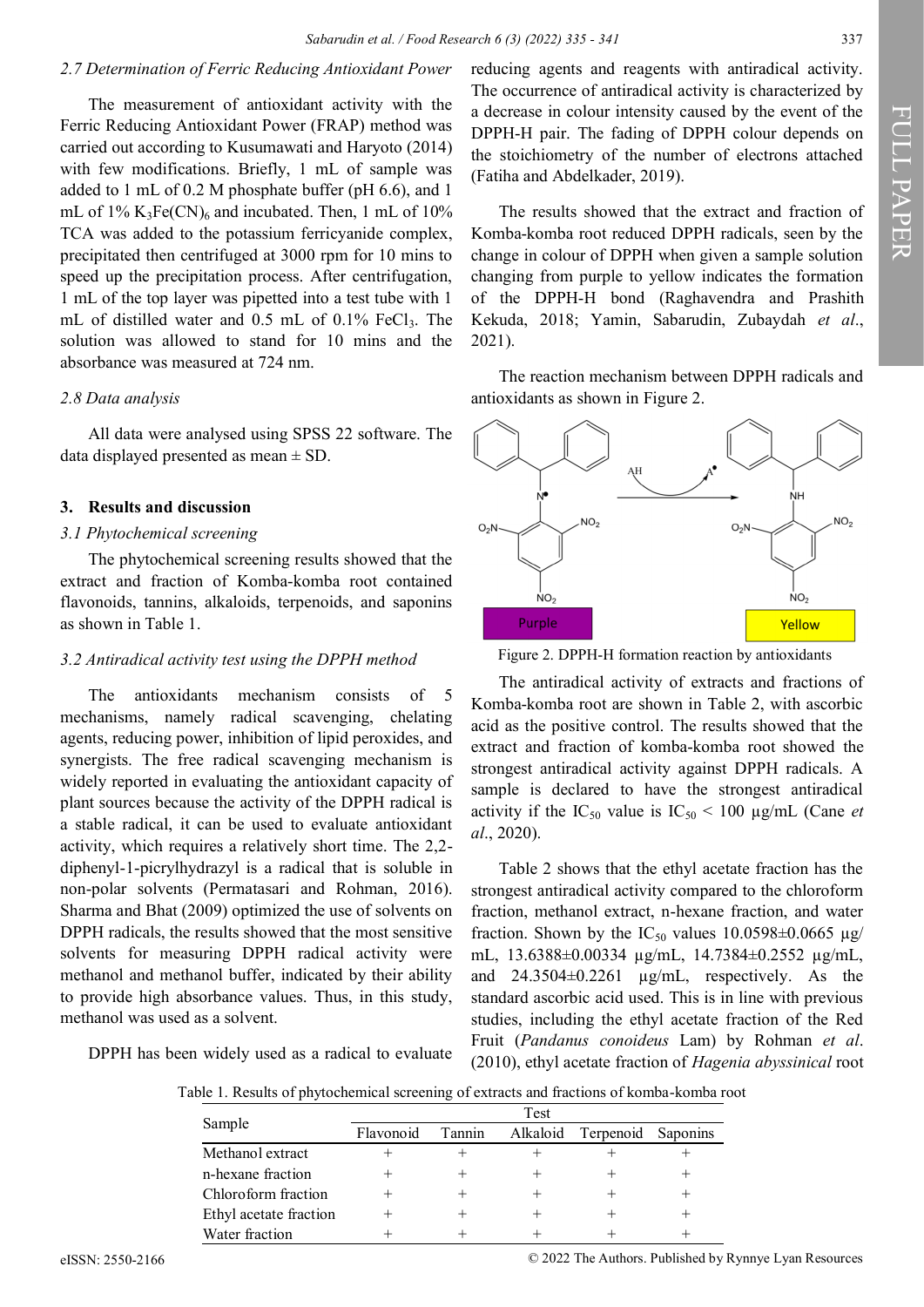FULL PAPER

by Fan *et al.* (2020), ethyl acetate fraction of *Clerodendrum cyrtophyllum* Turcz by Zhou *et al*. (2020), ethyl acetate fraction of jackfruit peel by Yamin, Ruslin, Mistriyani, Sabarudin *et al*. (2021), and the ethyl acetate fraction of pumpkin leaf by Sabarudin *et al*. (2021).

# *3.3 Ferric Reducing Antioxidant Power*

The addition of TCA solution serves to precipitate the potassium ferrocyanide complex. Meanwhile, the addition of ferric chloride aims to form a green to blue complex. Antioxidant potential using the FRAP method was measured by the antioxidant ability of the compound to reduce  $Fe^{3+}$  compounds to  $Fe^{2+}$ . The process of reducing  $Fe^{3+}$  to  $Fe^{2+}$  is marked by a change in the colour of the Fe<sup>3+</sup> solution (yellow) to  $Fe^{2+}$  (green) caused by  $Fe<sup>3+</sup>$  radicals receiving electrons from antioxidant compounds (Kusumawati and Haryoto, 2014; Mbaye *et al*., 2017; Maesaroh *et al*., 2018) as shown in the following chemical reaction (Figure 3):



Figure 3. The process of reducing  $Fe^{3+}$  to  $Fe^{2+}$  by antioxidants

The data in Table 2 shows that the ethyl acetate fraction has a very strong antioxidant activity using the FRAP method compared to the chloroform fraction, methanol extract, n-hexane fraction, and water fraction, with  $IC_{50}$  values,  $16.4782 \pm 0.3558$   $\mu$ g/mL, 19.1196±0.2416 µg/mL, 24.6635±0.6203 µg/mL, 25.0248±0.4413 µg/mL, and 39.1505±0.3997 µg/mL, respectively. The positive control used in this research was ascorbic acid. These results are in line with previous studies, including the ethyl acetate fraction of citrus fruits from Korea (Assefa *et al*., 2016), ethyl acetate fraction of Rambutan peel (*Nephelium lappaceum* L) (Mistriyani *et al.*, 2018), and ethyl acetate fraction of *Clinacanthus nutans* (Burm F.) Lindau leaves extracts (Murugesu *et al.*, 2019).

Table 2. The antioxidant activity of komba-komba root using DPPH and FRAP methods

| Sample                 | $IC_{50}$ value ( $\mu$ g/mL) |                     |  |  |
|------------------------|-------------------------------|---------------------|--|--|
|                        | <b>DPPH</b>                   | <b>FRAP</b>         |  |  |
| Methanol extract       | 14.7384±0.2552                | 25.0248±0.4413      |  |  |
| Hexane fraction        | 15.6888±0.0532                | 24.6635±0.6203      |  |  |
| Chloroform fraction    | 13.6388±0.00334               | 19.1196±0.2416      |  |  |
| Ethyl acetate fraction | 10.0598±0.0665                | 16.4782±0.3558      |  |  |
| Water fraction         | 24.3504±0.2261                | 39.1505±0.3997      |  |  |
| Ascorbic acid          | $3.6841 \pm 0.0453$           | $4.7507 \pm 0.0636$ |  |  |

## *3.4 Total phenolic and flavonoid contents*

Antioxidant activity correlates with the phenolic and flavonoid content contained in a sample. The antioxidant

activity of phenolic and flavonoid compounds is determined by the presence of free hydroxy groups present in the phenolic molecule. The antioxidant activity of phenolics increases when there are free hydroxy groups in the molecule. Meanwhile, the effectiveness of free radical scavenging by flavonoid compounds is the hydroxy position in ring B. The hydroxy position that provides higher stability against free radical scavenging is at the 3', 4'-O-dihydroxy position on ring B because at this position, the electrons in the form of radicals in the flavonoid structure will undergo a delocalization process (Mistriyani *et al*., 2018; Fan *et al*., 2020).

Table 3 shows the phenolic and flavonoid content of Komba-komba root (*Eupatorium odoratum* L). The ethyl acetate fraction has a high total phenolic content compared to the chloroform fraction, n-hexane fraction, methanol extract, and water fraction, with values  $28.0526\pm1.8007$  mg/g,  $27\pm1.0526$  mg/g, 24.0175±1.8039 mg/g, 23.1404±1.0956 mg/g, and 10.6842±1.0526 mg/g, respectively. Meanwhile, the flavonoid content of Komba-komba root showed that the ethyl acetate fraction had a higher flavonoid content than the chloroform fraction, n-hexane fraction, methanol extract, and water fraction, with values of 54.5298±3.9237 mg QE/g, 47.4464±1.1318 mg QE/g, 39.5893±3.0788 mg QE/g, 34.5298±2.1114 mg QE/g, and  $31.7441 \pm 1.3447$  mg QE/g. The data on phenolic and flavonoid content in Table 3 and the  $IC_{50}$  value in Table 2 show that the more phenolic content of a sample, the stronger its potential as an antioxidant. Therefore, the antioxidant activity correlates with the phenolic and flavonoid content in the sample (Rohman *et al*., 2006). The correlation of phenolic and flavonoid content to antioxidant activity (IC $_{50}$  value) in Komba-komba roots is shown in Figure 4 and Figure 5.

Table 3. Phenolic and flavonoid content of komba-komba root (*Eupatorium odoratum* L)

|                        | Total phenolic       | Total flavonoid  |  |
|------------------------|----------------------|------------------|--|
|                        | content              | content          |  |
|                        | (mg GAE/g sample)    | (mg QE/g sample) |  |
| Water fraction         | $1.6842 \pm 1.0526$  | 31.7441±1.3447   |  |
| Ethyl acetate fraction | $28.0526 \pm 1.8977$ | 54.5298±3.9237   |  |
| Methanol extract       | $23.1404\pm1.0956$   | 34.5298±2.1114   |  |
| Hexane fraction        | 24.0175±1.8039       | 39.5893±3.0788   |  |
| Chloroform fraction    | $27 \pm 1.0526$      | 47.4464±1.1318   |  |

Figure 4A shows the correlation of phenolic content in scavenging DPPH radicals of  $R^2 = 0.9515$ . This shows that phenolic compounds in Komba-komba contribute 95.15% to inhibiting DPPH radicals, while Figure 4B shows the correlation of flavonoid content in inhibiting DPPH radicals of  $R^2 = 0.7179$ . This shows that phenolic compounds in Komba-komba contribute 71.79% to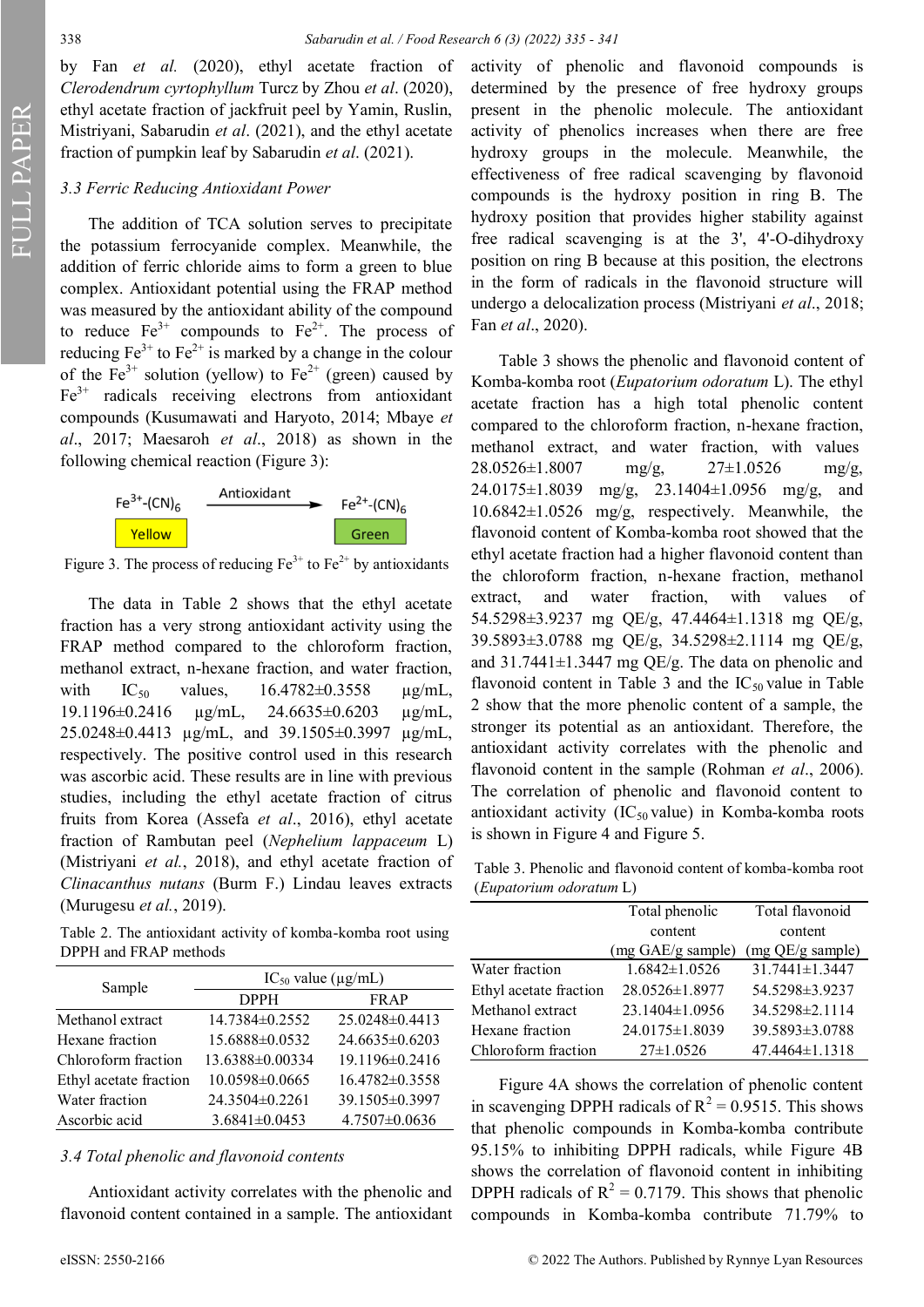

Figure 4. Correlation between (A) phenolic content and (B) flavonoid content with  $IC_{50}$  DPPH value



Figure 5. Correlation between (A) phenolic content and (B) flavonoid content with the antioxidant activity using the FRAP method

inhibiting DPPH radicals. Figure 5A shows the correlation of phenolic content in reducing  $Fe^{3+}$  to  $Fe^{2+}$ of  $R^2 = 0.9808$ . This shows the ability of phenolic compounds to reduce  $Fe^{3+}$  by 98.08%. Figure 4B shows the correlation between the content of flavonoid compounds and reducing agents of  $R^2 = 0.7322$ . This shows the ability of flavonoid compounds to reduce  $Fe<sup>3+</sup>$ by 73.22%.

# **4. Conclusion**

The root of Komba-komba can scavenge DPPH radicals and act as a reducing agent by using the FRAP method. The ethyl acetate fraction has the strongest antioxidant properties through the DPPH method and the FRAP method. The phenolic and flavonoid content is strongly related to its antioxidants. Therefore, Kombakomba root can be developed as a natural source of antioxidants.

# **Conflict of interest**

The authors declare no conflict of interest.

#### **Acknowledgements**

The authors would like to thank the Rector of Halu Oleo University who has provided a research grant via LPPM of Halu Oleo University.

# **References**

- Amatya, S. and Tuladhar, S.M. (2011). *In vitro* antioxidant activity of extract *Eupatorium odoratum* L. *Research Journal of Medicinal Plant*, 5(1), 79–84. https://doi.org/10.3928/rjmp.2011.79.84
- Assefa, A.D., Ko, E.Y., Moon, S.H. and Keum, Y.S. (2016). Antioxidant and antiplatelet activities of flavonoid-rich fractions of three citrus fruits from Korea. *3 Biotech*, 6(1), 1–10. https://doi.org/10.1007/ s13205-016-0424-8
- Bag, G.C., Devi, P.G. and Bhaigyabati, T. (2015). Assessment of Total Flavonoid Content and Antioxidant Activity of Methanolic Rhizome Extract of Three Hedychium Species of Manipur Valley. *International Journal of Pharmaceutical Sciences Review and Research*, 30(28), 154–159.
- Berawi, K.N. and Agverianti, T. (2017). Physical Activity Effects on Free Radicals Development as Risk Factor of Atherosclerosis. *Majority*, *6*(2), 85– 90.
- Bhargava, D., Mondal, C.K., Shivapuri, J.N., Mondal, S. and Kar, S. (2013). Antioxidant Properties of the Leaves of *Chromolaena odorata* Linn. *Journal of Institute of Medicine*, 35(1), 53–57. https:// doi.org/10.3126/jiom.v35i1.8900
- Cane, H.P.C.A., Saidi, N., Mustanir, M., Darusman, D., Idroes, R. and Musman, M. (2020). Evaluation of antibacterial and antioxidant activities of xanthone isolated from *Orophea corymbosa* leaf. *Rasayan Journal of Chemistry*, 13(4), 2215–2222. https:// doi.org/10.31788/RJC.2020.1345818
- Chakraborty, A.K., Roy, H. and Bastia, S. (2010). Evaluation of antioxidant activity of the leaves of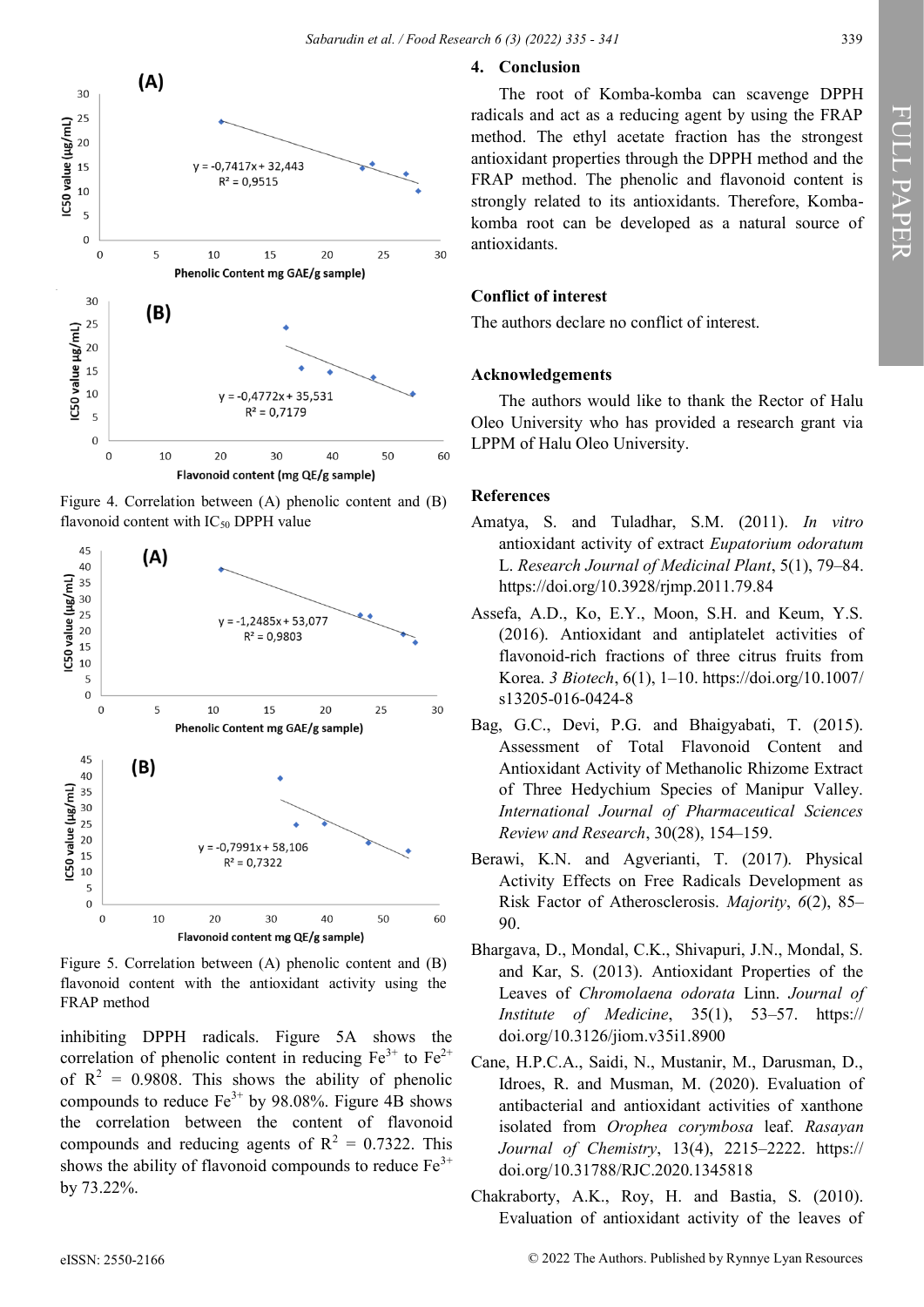*Pharmacy and Pharmaceutical Sciences*, 2(4), 14– 16.

- Fan, M., Chen, G., Zhang, Y., Nahar, L., Sarker, S.D., Hu, G. and Guo, M. (2020). Antioxidant and Anti-Proliferative Properties of *Hagenia abyssinica* Roots and Their Potentially Active Components. *Antioxidants*, 9(143), 1–16. https://doi.org/10.3390/ antiox9020143
- Fatiha, M. and Abdelkader, T. (2019). Study of antioxidant activity of pyrimidinium betaines by DPPH radical scavenging method. *Journal of Analytical and Pharmaceutical Research*, 8(2), 33– 36. https://doi.org/10.15406/japlr.2019.08.00308
- Kusumawati, N. and Haryoto. (2014). Antioxidant Activity of Extract and Fraction from Boesenbergia pandurata Rhizome by FRAP Method. *International Summit on Science Technology and Humanity*, 630– 634.
- Maesaroh, K., Kurnia, D. and Anshori, J.A. (2018). Perbandingan Metode Uji Aktivitas Antioksidan DPPH, FRAP dan FIC Terhadap Asam Askorbat, Asam Galat dan Kuersetin. *Chimica et Natura Acta*, 6(2), 93–100. https://doi.org/10.24198/ cna.v6.n2.19049
- Mbaye, A.I., Gueye, P.M., Fall, A.D., Kane, M.O., Badji, K.D., Sarr, A., Diattara, D. and Bassene, E. (2017). Antioxidative activity of *Tamarindus indica* L. extract and chemical fractions. *African Journal of Biochemistry Research*, 11(2), 6–11. https:// doi.org/10.5897/AJBR2016.0896
- Mistriyani, Riyanto, S. and Rohman, A. (2018). Antioxidant activities of Rambutan (*Nephelium lappaceum* L) peel *in vitro*. *Food Research*, 2(1), 119–123. https://doi.org/10.26656/fr.2017.2(1).150
- Murugesu, S., Khatib, A., Ibrahim, Z., Ahmed, Q.U., Uzir, B.F., Nik-Yusoff, N.I., Perumal, V., Abas, F. and Saari, K. (2019). Antidiabetic and antioxidants activities of *Clinacanthus nutans* (Burm F.) Lindau leaves extracts. *International Food Research Journal*, 26(1), 319–327.
- Ngibad, K. (2014). Phytochemical Screening of Sunflower Leaf (*Helianthus annuus*) and Anting-Anting (*Acalypha indica* Linn) Plant Ethanol Extract. *Borneo Journal of Pharmacy*, 2(1), 24–30. https://doi.org/10.33084/bjop.v2i1.689
- Noreen, H., Semmar, N., Farman, M. and Mccullagh, J.S.O. (2017). Measurement of total phenolic content and antioxidant activity of aerial parts of medicinal plant *Coronopus didymus*. *Asian Pacific Journal of Tropical Medicine*, 10(8), 792–801. https:// doi.org/10.1016/j.apjtm.2017.07.024
- *Eupatorium odoratum* Linn. *International Journal of*  Nwachukwu, I., Aliga, C., Upabi, C.F. and Ukogo, I. (2016). *In-Vitro* Antibacterial Effect of Crude Extract of *Chromolaena Odorata* Leaves on Wound Isolates. *IOSR Journal of Pharmacy and Biological Sciences*, 11(6), 49–52. https://doi.org/10.9790/3008 -1106024952
	- Omokhua, A.G., Mcgaw, L.J., Chukwujekwu, J.C., Finnie, J.F. and Van Staden, J. (2017). A comparison of the antimicrobial activity and *in vitro* toxicity of a medicinally useful biotype of invasive *Chromolaena odorata* (Asteraceae) with a biotype not used in traditional medicine. *South African Journal of Botany*, 108, 200–208. https://doi.org/10.1016/ j.sajb.2016.10.017
	- Permatasari, L. and Rohman, A. (2016). 2,2'-diphenyl-1 picrylhydrazyl (DPPH) Radical Scavenging Activity of Extracts and Fractions of Rambutan (*Nephelium lappaceum* L.) Peel. *Research Journal of Phytochemistry*, 10(2), 75–80. https:// doi.org/10.3923/rjphyto.2016.75.80
	- Putri, D.A. and Fatmawati, S. (2019). A New Flavanone as a Potent Antioxidant Isolated from *Chromolaena odorata* L. Leaves. *Evidence-Based Complementary and Alternative Medicine*, 2019, 1453612. https:// doi.org/10.1155/2019/1453612
	- Raghavendra, H.L. and Prashith Kekuda, T.R. (2018). Antiradical and Lipid Peroxidation Inhibitory Activity of Ripe and Unripe Fruit of *Rubus steudneri* Schweinf. (Rosaceae). *Pharmacognosy Journal*, 10 (4), 818–822. https://doi.org/10.5530/pj.2018.4.139
	- Rahman, M., Azad, A.K., Ahmed, T., Nizhum, N.R., Islam, F., Jahan, N., Sumi, M.A. and Akter, K.S. (2020). Phytochemical investigation and evaluation of antioxidant and thrombolytic properties of leaves extract of *Gardenia coronaria* BUCH-HAM. *Universal Journal of Pharmaceutical Research*, 5(1), 7–11. https://doi.org/10.22270/ujpr.v5i1.356
	- Rohman, A., Riyanto, S., Yuniarti, N., Saputra, W.R., Utami, R. and Mulatsih, W. (2010). Antioxidant activity, total phenolic, and total flavaonoid of extracts and fractions of red fruit (*Pandanus conoideus* Lam). *International Food Research Journal*, 17, 97–106.
	- Rohman, A., Riyanto, S. and Utari, D. (2006). Antioxidant activities, total phenolic and flavonoid contents of ethyl acetate extract of Mengkudu (*Morinda citrifolia*, L) fruit and its fractions. *Indonesian Journal of Pharmacy*, 17(3), 136–142.
	- Sabarudin, Ruslin, Zubaydah, W.O.S., Sartinah, A., Buton, S. and Yamin. (2021). Antiradical activity, total phenolic, and total flavonoids extract and fractions of pumpkin (*Cucurbita moshata* Duch) leaves. *Food Research*, 5(2), 348–353. https://